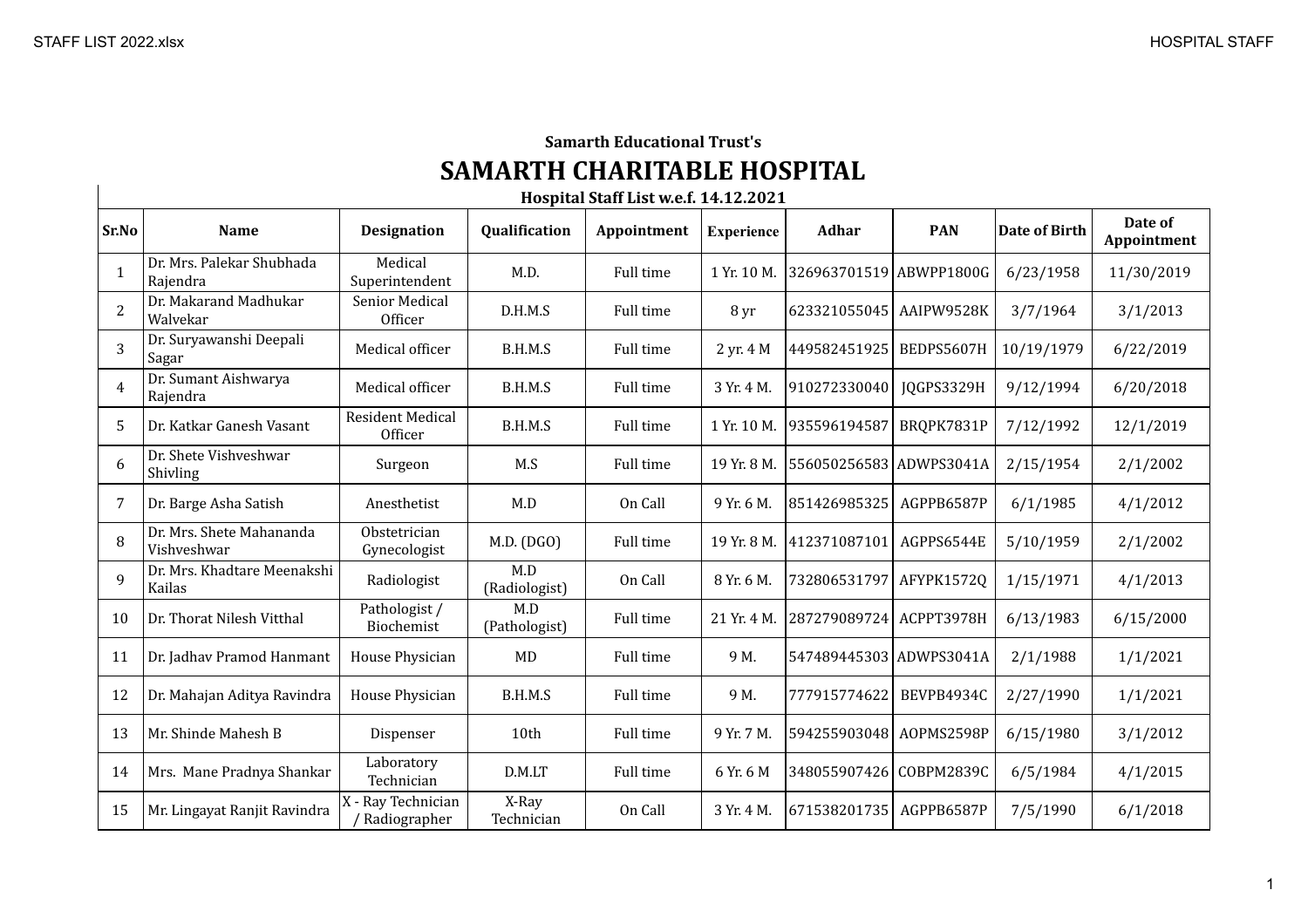| 16    | Mr. Chorage Shrikant R                  | Dresser                          | <b>HSC</b>      | Full time   | 9 Yr. 6 M.        | 867145523171 | BFRPC2340N | 10/12/1989           | 4/1/2012               |
|-------|-----------------------------------------|----------------------------------|-----------------|-------------|-------------------|--------------|------------|----------------------|------------------------|
| 17    | Mr. Gholap Prabhodh<br>Suryakant        | X - Ray Attendent                | 9th Pass        | On Call     | 8 Yr. 7 M         | 334011941000 | CIPKG8762M | 6/12/1988            | 3/1/2013               |
| 18    | Mrs. Rao Rupali Sanket                  | <b>Nursing Staff</b><br>Incharge | Nursing Diploma | Full time   | 1 Yr. 9 M.        | 362912209957 | BKHPK7925E | 5/23/1988            | 1/2/2020               |
| Sr.No | Name                                    | <b>Designation</b>               | Qualification   | Appointment | <b>Experience</b> | <b>Adhar</b> | <b>PAN</b> | <b>Date of Birth</b> | Date of<br>Appointment |
| 19    | Mrs. Ingawale Sushila S.                | <b>Nursing Staff</b>             | Nursing Diploma | Full time   | 8 Yr. 7 M         | 987456321123 | ADWPS2468A | 6/12/1957            | 3/1/2013               |
| 20    | Mrs. Ranbagale Shobha                   | <b>Nursing Staff</b>             | Nursing Diploma | Full time   | 8 Yr. 7 M         | 564987893257 | ADWPS1403A | 6/1/1977             | 3/1/2013               |
| 21    | Mrs. Shreshti Mahadevi<br>Virbhadra     | <b>Nursing Staff</b>             | Nursing Diploma | Full time   | 8 Yr. 7 M         | 326598784512 | BEVPB3494D | 6/1/1972             | 3/1/2013               |
| 22    | Mr. Shinde Sanjay Namdev                | Ward Boys                        | 10th            | Full time   | 23 yr             | 428888100033 | AGCNS4208P | 6/1/1970             | 10/30/1998             |
| 23    | Mrs. Shinde Vanita Dattatray            | Aya                              | 10th            | Full time   | 8 Yr. 6 M.        | 917290201889 | HSZPS9707L | 3/5/1974             | 4/1/2013               |
| 24    | Mrs. Lohar Sunita Umesh                 | Aya                              | 9th Pass        | Full time   | 8 Yr. 6 M.        | 532315021379 | CPGPB5249L | 6/27/1973            | 4/1/2013               |
| 25    | Mrs. Taware Vandana<br>Bhimrao          | Aya                              | 7th Pass        | Full time   | 8 Yr. 6 M.        | 963041207727 | AYPPT5769A | 11/26/1972           | 4/1/2013               |
| 26    | Mr. Budhawale Angad                     | <b>Store Keeper</b>              | B. Com          | Full time   | 4 Yr. 5 M         | 570730115755 | CGLPB8488A | 10/25/1989           | 5/12/2017              |
| 27    | Mr. Mahajan Prashant<br>Shantaram       | Registration<br>Clerk/Telephone  |                 | Full time   |                   |              |            |                      |                        |
| 28    | Miss. Bhandare Chandrakala<br>Vasantrao | Yoga Expert                      | Yoga Course     | On Call     | 10 M.             | 459876321459 | ARUPB4064A | 5/25/1990            | 12/1/2020              |
| 29    | Mrs. Pataverdhan Manjushri              | Physiotherapist                  | M.D             | On Call     | 8 Yr. 6 M.        | 659784123568 | BEATE5648P | 4/19/1984            | 4/1/2013               |
| 30    | Dr. Mrs. Pendharkar Arya                | Dietician                        |                 | Part Time   | 8 Yr. 6 M.        | 785496854231 | ACDGE9687A | 6/28/1985            | 4/1/2013               |
| 31    | Mr. Shinde Vishal Subhash               | Secreterial staff                | B. Com          | Full time   | 4 Yr. 3M          | 678477524221 | BGQPS6236P | 3/3/1983             | 7/5/2017               |
| 32    | Mr. Sandeep Dattatray Tate              | Accountant                       | <b>B.A.</b>     | Full time   | 4 Yr. 5 M         | 523867697768 | ATPPT3866K | 4/30/1984            | 5/4/2017               |
| 33    | Mr. Gholap Prabodh<br>Suryakant         | Lab attendant                    | SSC             | Full time   | 8 Yr. 7 M         | 334011941000 | CIPKG8762M | 6/12/1988            | 3/1/2013               |